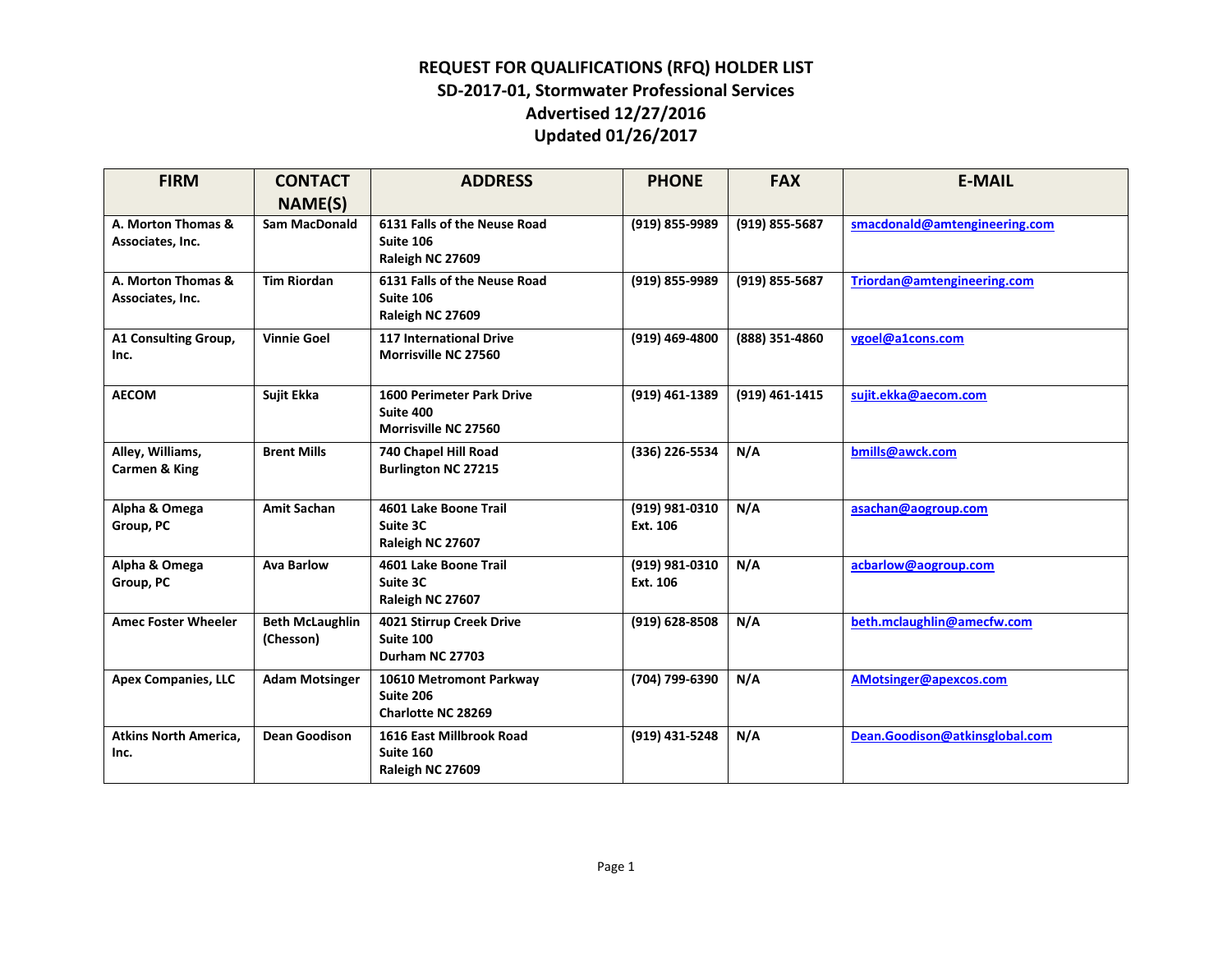| <b>Bateman Civil Survey</b><br>Company | <b>Pam Davison</b>      | 2524 Reliance Avenue<br><b>Apex NC 27539</b>               | (919) 577-1080     | (919) 577-1081 | pam@batemancivilsurvey.com                |
|----------------------------------------|-------------------------|------------------------------------------------------------|--------------------|----------------|-------------------------------------------|
| <b>Bateman Civil Survey</b><br>Company | <b>Tom Speight</b>      | 2524 Reliance Avenue<br><b>Apex NC 27539</b>               | (919) 577-1080     | (919) 577-1081 | tom@batemancivilsurvey.com                |
| <b>Bohler Engineering</b>              | <b>Wyatt Bone</b>       | 4011 West Chase Boulevard<br>Suite 290<br>Raleigh NC 27607 | (919) 578-9000     | N/A            | wbone@bohlereng.com                       |
| Bree & Associates, Inc.                | <b>Lynette Royster</b>  | 5315 Highgate Drive<br>Durham NC                           | (919) 349-3338     | N/A            | lynette.royster@breeassociates.com        |
| Bree & Associates, Inc.                | <b>Robert Lancaster</b> | 5315 Highgate Drive<br>Durham NC                           | (919) 349-3330     | N/A            | RobL@breeassociates.com                   |
| Bree & Associates, Inc.                | <b>Wayne Davis</b>      | 5315 Highgate Drive<br><b>Durham NC</b>                    | (919) 349-3330     | N/A            | waynecd@breeassociates.com                |
| <b>Brown and Caldwell</b>              | <b>Brenan Buckley</b>   | 5430 Wade Park Boulevard<br>Suite 200<br>Raleigh NC 27607  | (919) 412-8356     | N/A            | JBBuckley@BrwnCald.com                    |
| <b>Carter Engineering</b>              | <b>Kevin Carter</b>     | 714 Ninth Street<br>Suite 207A<br>Durham NC 27705          | (919) 971-0635     | N/A            | kevin.carter@carterengineeringcompany.com |
| <b>Chest Engineers</b>                 | Darnetta Craig          | 717 Green Valley Road<br>Suite 232<br>Greensboro NC 27408  | (336) 544-4820     | (336) 544-4801 | dcraig@chesterengineers.com               |
| <b>Coulter Jewell Thames</b>           | <b>Chuck Hill</b>       | 111 West Main Street<br>Durham NC 27701                    | $(919) 682 - 0368$ | (919) 688-5646 | chill@citpa.com                           |
| <b>Dramby</b><br>Environmental, Inc.   | Jennifer Harrod         | N/A                                                        | (757) 894-1673     | N/A            | sdramby@drambyenv.com                     |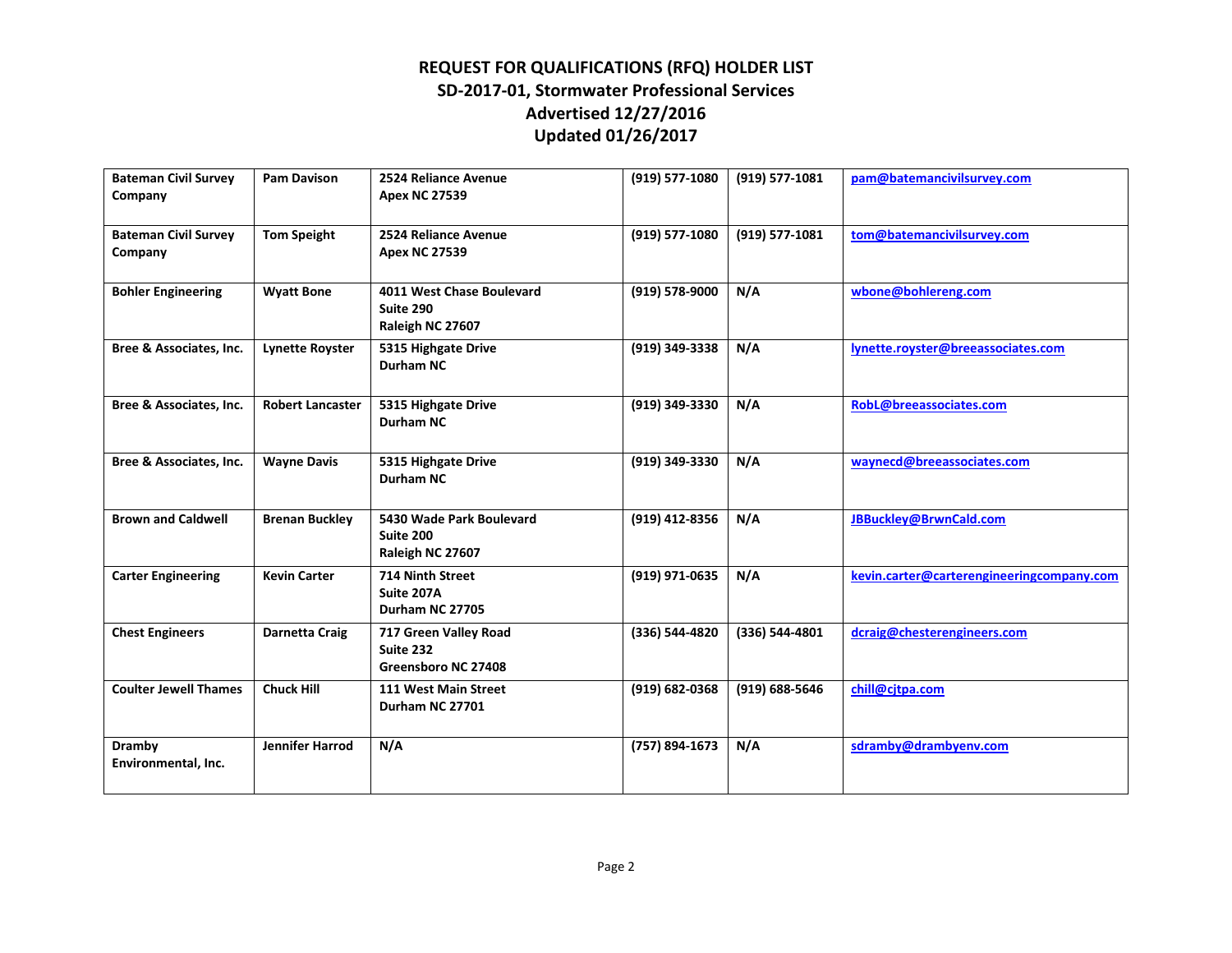| <b>Ecological Engineering</b>      | <b>Jenny Fleming</b> | 1151 Southeast Cary Parkway<br>Suite 101<br><b>Cary NC 27518</b>         | (919) 557-0929               | N/A            | jfleming@ecologicaleng.com   |
|------------------------------------|----------------------|--------------------------------------------------------------------------|------------------------------|----------------|------------------------------|
| <b>Edens Land</b>                  | <b>Laura Moore</b>   | 2314 South Miami Boulevard<br>Suite 151<br>Durham NC 27703               | (919) 316-1855<br>Ext. 309   | N/A            | laura.moore@edensland.com    |
| <b>Edens Land</b>                  | Nicoya Langley       | 2314 South Miami Boulevard<br>Suite 151<br>Durham NC 27703               | $(919)$ 316-1855<br>Ext. 301 | N/A            | nicoya.langley@edensland.com |
| <b>EEE Consulting, Inc.</b>        | <b>Ray Bode</b>      | 601 Cascade Pointe Lane<br><b>Suite 101</b><br><b>Cary NC 27513</b>      | (919) 650-2463<br>Ext. 225   | N/A            | rbode@eee-consulting.com     |
| <b>EEE Consulting, Inc.</b>        | <b>Steve Marks</b>   | 601 Cascade Pointe Lane<br>Suite 101<br><b>Cary NC 27513</b>             | $(919) 650 - 2463$           | N/A            | smarks@eee-consulting.com    |
| <b>ESP Associates, P.A.</b>        | <b>Ben Long</b>      | 5121 Kingdom Way<br>Suite 208<br>Raleigh NC 27607                        | (919) 415-2738               | N/A            | blong@espassociates.com      |
| <b>ESP Associates, P.A.</b>        | <b>Jim Compton</b>   | 5121 Kingdom Way<br>Suite 208<br>Raleigh NC 27607                        | (919) 291-3264               | N/A            | jcompton@espassociates.com   |
| <b>ESP Associates, P.A.</b>        | <b>Rich Engates</b>  | 5121 Kingdom Way<br>Suite 208<br>Raleigh NC 27607                        | (919) 415-2750               | (919) 677-1252 | rengates@espassociates.com   |
| <b>Freese and Nichols</b><br>(FNI) | <b>Bryan Dick</b>    | 1017 Main Campus Drive<br><b>Suite 1200</b><br>Raleigh NC 27606          | (864) 506-1465               | N/A            | bryan.dick@freese.com        |
| <b>Freese and Nichols</b><br>(FNI) | lan Jewell           | 1017 Main Campus Drive<br><b>Suite 1200</b><br>Raleigh NC 27606          | (919) 418-8430               | N/A            | ian.jewell@freese.com        |
| <b>Freese and Nichols</b><br>(FNI) | <b>Mary Martin</b>   | <b>4055 International Plaza</b><br>Suite 200<br>Fort Worth TX 76109-4895 | (817) 735-7573               | (817) 735-7492 | Mary.Martin@freese.com       |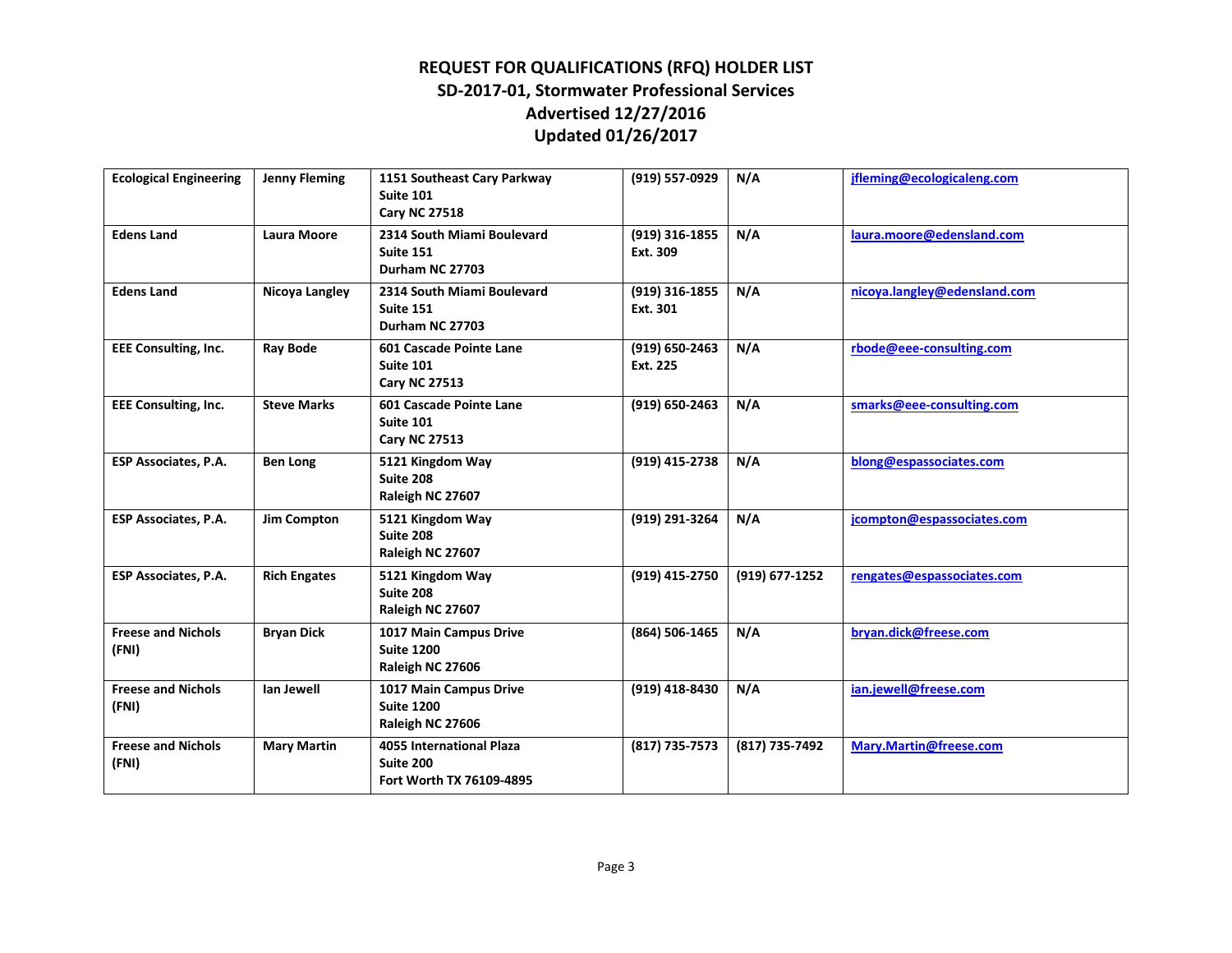| <b>Freese and Nichols</b><br>(FNI)                  | <b>Mike Wayts</b>      | 1017 Main Campus Drive<br><b>Suite 1200</b><br>Raleigh NC 27606      | (919) 582-5860            | N/A            | mike.wavts@freese.com            |
|-----------------------------------------------------|------------------------|----------------------------------------------------------------------|---------------------------|----------------|----------------------------------|
| Hazen                                               | <b>Travis Crissman</b> | 4011 Westchase Boulevard<br>Suite 500<br>Raleigh NC 27607            | (919) 833-7152            | (919) 833-1828 | tcrissman@hazenandsawyer.com     |
| <b>Highfill Infrastructure</b><br>Engineering, P.C. | <b>Allison Andrews</b> | 2703 Jones Franklin Road<br><b>Suite 201</b><br><b>Cary NC 27518</b> | (919) 481-4342            | (919) 882-9762 | aandrews@hiepc.com               |
| Horvath Associates,<br><b>P.A.</b>                  | <b>Matt Jones</b>      | <b>16 Consultant Place</b><br>Durham NC 27707                        | (919) 490-4990            | (919) 490-8953 | matt.jones@horvathassociates.com |
| <b>Horvath Associates,</b><br>P.A.                  | <b>Neil Allen</b>      | <b>16 Consultant Place</b><br>Durham NC 27707                        | (919) 490-4990            | (919) 490-8953 | neil.allen@horvathassociates.com |
| HT&J                                                | <b>David Stang</b>     | 107-A Mica Avenue<br><b>Morganton NC 28655</b>                       | (828) 437-4681<br>Ext. 27 | (828) 433-9146 | dcs@ht-j.com                     |
| <b>KCI Associates of NC,</b><br>PA                  | <b>Greg Brickham</b>   | 4505 Falls of the Neuse Road<br>Suite 400<br>Raleigh NC 27609        | (919) 783-9214            | (919) 783-9266 | gregory.brickham@kci.com         |
| <b>KCI Associates of NC,</b><br>PА                  | <b>Leah Young</b>      | 4505 Falls of the Neuse Road<br>Suite 400<br>Raleigh NC 27609        | (919) 783-9214            | (919) 783-9266 | Leah.Young@kci.com               |
| Kimley-Horn                                         | <b>Andrew Jones</b>    | 602 West Main Street<br>Durham NC 27701                              | (919) 677-4143            | N/A            | andrew.jones@kimley-horn.com     |
| <b>Kimley-Horn</b>                                  | <b>Beth Cox</b>        | 421 Fayetteville Street<br>Suite 600<br>Raleigh NC 27601             | (919) 678-4162            | N/A            | Beth.Cox@kimley-horn.com         |
| <b>Kimley-Horn</b>                                  | <b>Chad Beck</b>       | 602 West Main Street<br>Durham NC 27701                              | (919) 677-2196            | N/A            | chad.beck@kimley-horn.com        |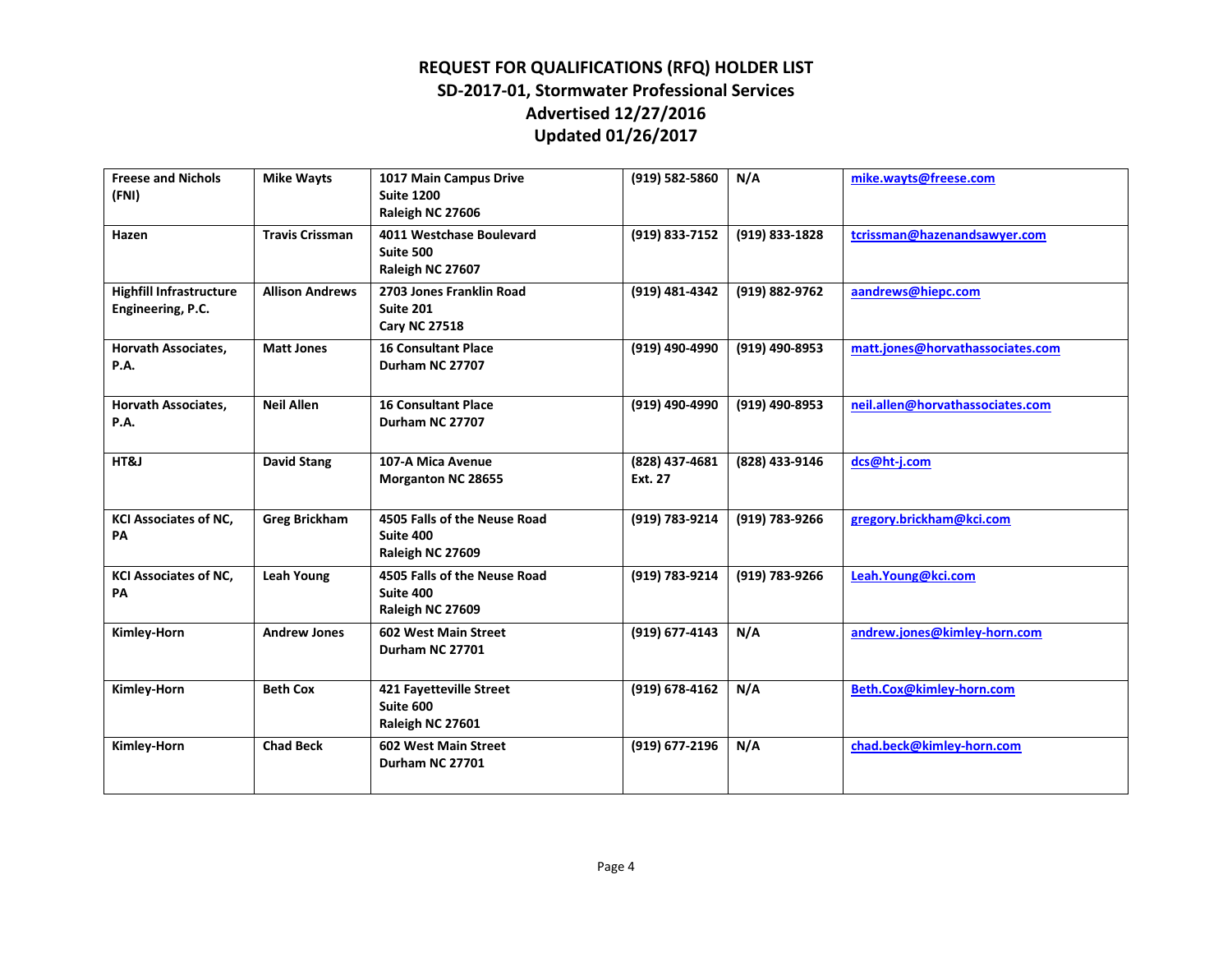| <b>M A Engineering</b><br>Consultants, Inc. | <b>Scott Brookhart</b>             | 598 East Chatham Street<br>Suite 137<br><b>Cary NC 27511</b> | (919) 297-0220<br>Ext. 133   | N/A            | sbrookhart@maec.com           |
|---------------------------------------------|------------------------------------|--------------------------------------------------------------|------------------------------|----------------|-------------------------------|
| Maerstan, PLLC                              | <b>Aaron Joplin</b>                | 140 Iowa Lane<br>Suite 104<br><b>Cary NC 27511</b>           | (919) 522-9276               | N/A            | aaron@maerstan.com            |
| Maerstan, PLLC                              | <b>Richard Bullock</b>             | 140 Iowa Lane<br>Suite 104<br><b>Cary NC 27511</b>           | (919) 434-3003               | N/A            | richard@maerstan.com          |
| <b>McCormick Taylor</b>                     | <b>Brian Roberts</b>               | 5511 Capital Center Drive<br>Suite 560<br>Raleigh NC 27606   | (919) 233-8965               | N/A            | btroberts@mccormicktaylor.com |
| <b>Moffatt &amp; Nichol</b>                 | <b>Jason Doll</b>                  | 4700 Falls of the Neuse<br>Suite 300<br>Raleigh NC 27609     | (919) 781-4626<br>Ext. 12121 | (919) 781-4869 | JDoll@moffattnichol.com       |
| <b>Moffatt &amp; Nichol</b>                 | <b>Laurie Stepanek</b>             | 4700 Falls of the Neuse<br>Suite 300<br>Raleigh NC 27609     | (919) 781-4626               | (919) 781-4869 | Istepanek@moffattnichol.com   |
| Pennoni                                     | <b>Michelle</b><br><b>Crandall</b> | 13880 Dulles Corner Lane<br>Suite 100<br>Herndon VA 20171    | (757) 355-6830               | N/A            | MCrandall@Pennoni.com         |
| Pennoni                                     | <b>Peter Bellantoni</b>            | <b>401 Providence Road</b><br>Suite 200<br>Chapel NC 27514   | (919) 230-9214               | N/A            | pbellantoni@pennoni.com       |
| Pennoni                                     | <b>Timothy Smith</b>               | 13880 Dulles Corner Lane<br>Suite 100<br>Herndon VA 20171    | N/A                          | N/A            | TSmith@Pennoni.com            |
| Phillip Post &<br><b>Associates</b>         | <b>Kathy Jordon</b>                | 401 Providence Road<br>Suite 200<br>Chapel NC 27514          | (919) 230-9205               | N/A            | KJordan@Pennoni.com           |
| Prime Vendor, Inc.                          | <b>Bretta</b><br>Rundhammer        | 4622 Cedar Avenue<br><b>Building 5</b><br>Suite 124          | (800) 746-9554               | (800) 746-8307 | bids20@prime-vendor.com       |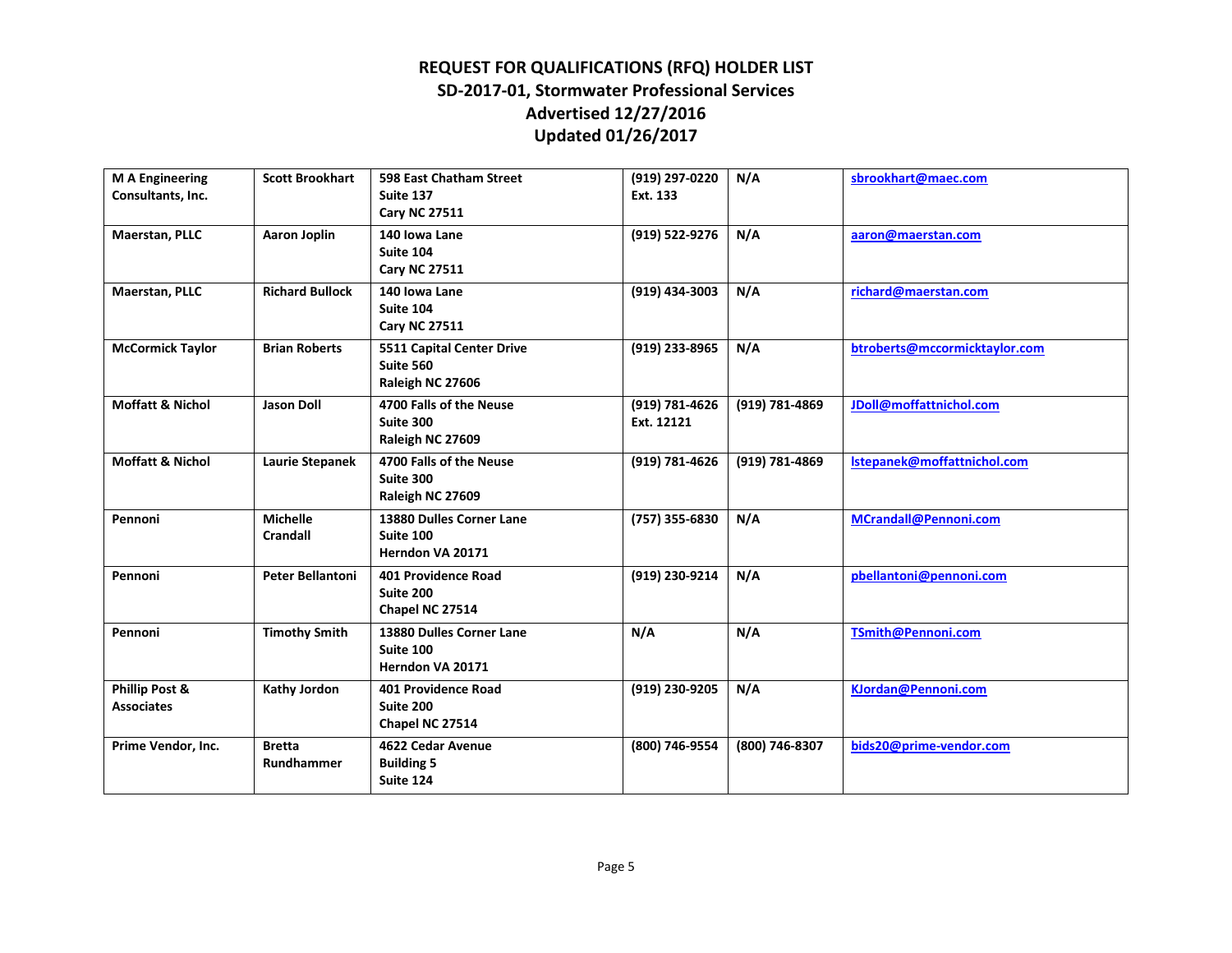| <b>RES</b>                                       | <b>Brad Breslow</b>   | 302 Jefferson Street<br>Raleigh NC 27605                      | (919) 209-1062   | N/A            | bbreslow@res.us                       |
|--------------------------------------------------|-----------------------|---------------------------------------------------------------|------------------|----------------|---------------------------------------|
| <b>RES</b>                                       | <b>Chad Evenhouse</b> | 302 Jefferson Street<br>Raleigh NC 27605                      | (919) 209-1062   | N/A            | cevenhouse@res.us                     |
| <b>RK&amp;K</b>                                  | <b>Jeff Meador</b>    | 900 Ridgefield Drive<br>Suite 350<br>Raleigh NC 27609         | (919) 878-9560   | N/A            | jmeador@rkk.com                       |
| <b>RK&amp;K</b>                                  | <b>Tina Swiezy</b>    | 900 Ridgefield Drive<br>Suite 350<br>Raleigh NC 27609         | (919) 878-9560   | N/A            | tswiezy@rkk.com                       |
| <b>RK&amp;K</b>                                  | <b>Wendy Ramsey</b>   | 900 Ridgefield Drive<br>Suite 350<br>Raleigh NC 27609         | (919) 878-9560   | N/A            | wramsey@rkk.com                       |
| S&ME, Inc.                                       | <b>Sam Watts</b>      | 3201 Spring Forest Road<br>Raleigh NC 27616                   | (919) 872-2660   | N/A            | swatts@smeinc.com                     |
| <b>SEPI</b>                                      | <b>David Webb</b>     | 1025 Wade Avenue<br>Raleigh NC 27605                          | (919) 573-9948   | N/A            | dwebb@sepiengineering.com             |
| <b>Stewart</b>                                   | <b>Betsy Loeb</b>     | 101 West Main Street<br>Durham NC 27701                       | (623) 262-1025   | N/A            | bloeb@stewartinc.com                  |
| <b>Summit Design &amp;</b><br><b>Engineering</b> | <b>Ariel Gamboa</b>   | 3333 Durham-Chapel Hill Road<br>Suite A200<br>Durham NC 27707 | (919) 544-6439   | N/A            | ariel.gamboa@summitde.net             |
| <b>The Blue Book</b>                             | <b>Chris Goldie</b>   | 800 East Main Street<br>Jefferson Valley NY 10535             | (800) 431-2584   | N/A            | proj-principals@bbbid.thebluebook.com |
| The John R. McAdams<br>Company                   | <b>Amos Clark</b>     | 2905 Meridian Parkway<br>Durham NC 27713                      | $(919)$ 361-5000 | (919) 361-2269 | clark@mcadamsco.com                   |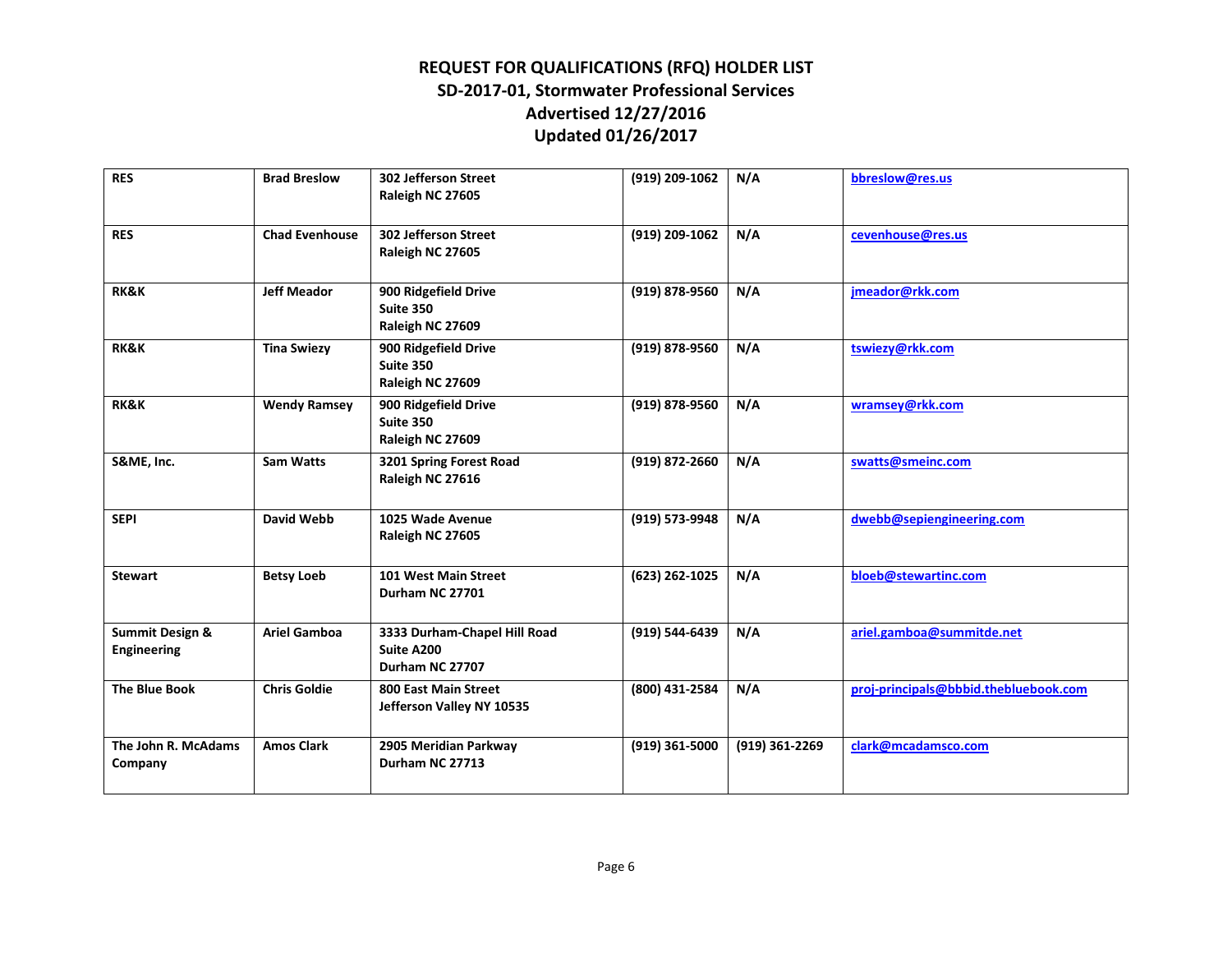| <b>Threadcraft</b>                        | Joseph                      | <b>PO Box 2227</b>                                       | (229) 395-1012 | N/A            | ithreadcraft@tei-engineers.com |
|-------------------------------------------|-----------------------------|----------------------------------------------------------|----------------|----------------|--------------------------------|
| Engineering, Inc.                         | <b>Threadcraft</b>          | Raleigh NC 27602                                         |                |                |                                |
| <b>Timmons Group</b>                      | <b>Andrew Gould</b>         | 1001 Boulders Parkway<br>Suite 300<br>Richmond VA 23225  | (804) 433-2982 | (804) 560-1016 | andrew.gould@timmons.com       |
| <b>Timmons Group</b>                      | <b>Bonnie Dunkel</b>        | 1001 Boulders Parkway<br>Suite 300<br>Richmond VA 23225  | (804) 200-6366 | (804) 560-1016 | Bonnie.Dunkel@timmons.com      |
| <b>Timmons Group</b>                      | <b>Mike Solomon</b>         | 5410 Trinity Road<br>Raleigh NC 27607                    | (336) 676-2261 | N/A            | mike.solomon@timmons.com       |
| <b>Ward Consulting</b><br>Engineers, P.C. | <b>Becky Ward</b>           | 4805 Green Road<br>Suite 100<br>Raleigh NC 27616-2848    | (919) 870-0526 | N/A            | bward@wce-corp.com             |
| <b>Wetherill Engineering</b>              | <b>Anne Gamber</b>          | 1223 Jones Franklin Road<br>Raleigh NC 27606             | (919) 851-8077 | (919) 851-8107 | agamber@wetherilleng.com       |
| <b>Wetherill Engineering</b>              | <b>Kelsey Howard</b>        | 1223 Jones Franklin Road<br>Raleigh NC 27606             | (919) 851-8077 | N/A            | KHoward@wetherilleng.com       |
| <b>Wildlands Engineering,</b><br>Inc.     | <b>Jeff Keaton</b>          | 312 West Millbrook Road<br>Suite 225<br>Raleigh NC 27609 | (919) 302-6919 | N/A            | jkeaton@wildlandseng.com       |
| WithersRavenel                            | Alessandra<br><b>Smolek</b> | 115 MacKenan Drive<br><b>Cary NC 27511</b>               | (919) 535-5182 | (919) 467-6008 | asmolek@withersravenel.com     |
| WithersRavenel                            | Lars Hagen                  | 115 MacKenan Drive<br><b>Cary NC 27511</b>               | (919) 469-3340 | (919) 467-6008 | Thagen@withersravenel.com      |
| <b>WK Dickson &amp;</b><br>Company, Inc.  | <b>Jo Anne Wiles</b>        | 720 Corporate Center Drive<br>Raleigh NC 27607           | (919) 782-0495 | N/A            | jwiles@wkdickson.com           |